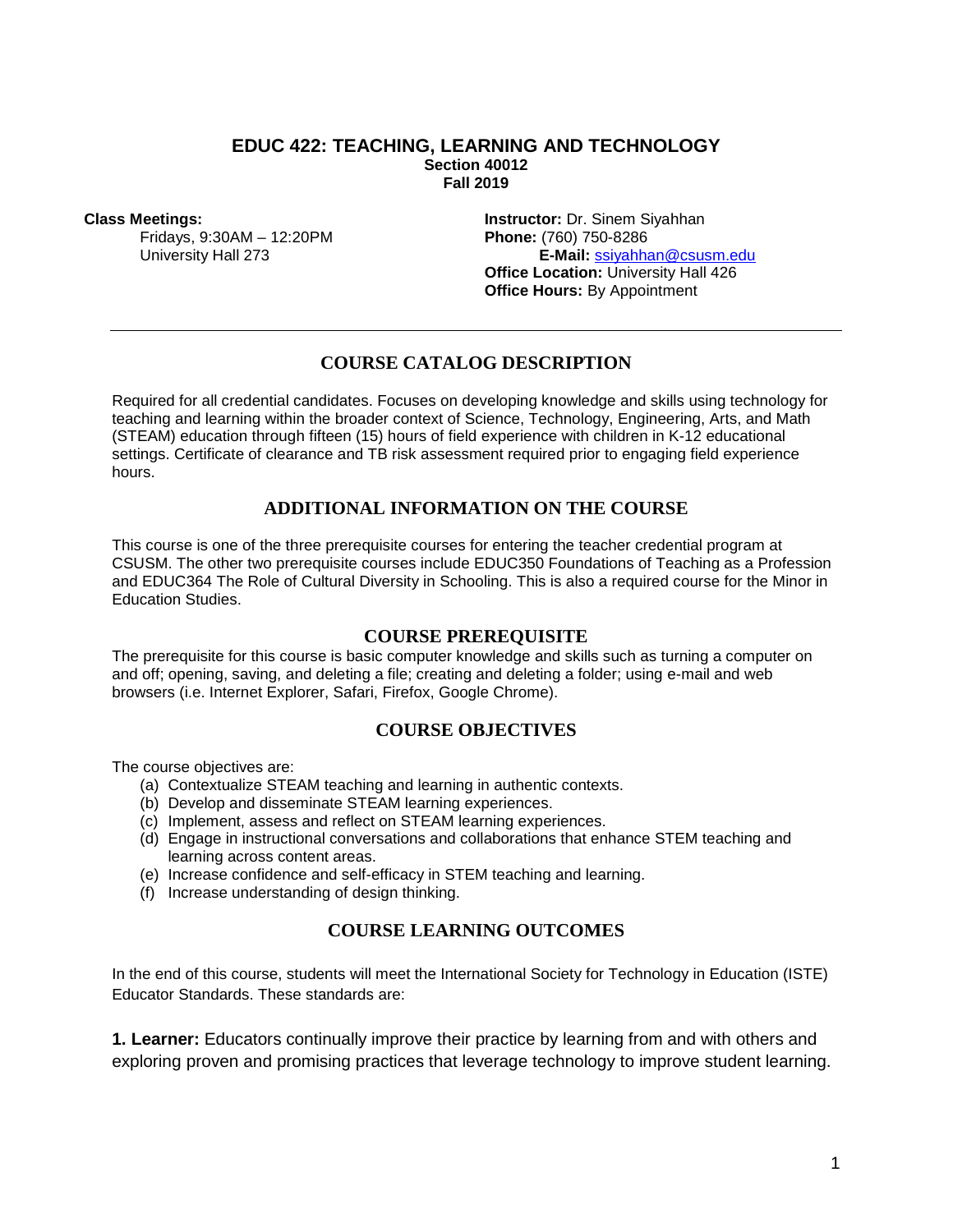**2. Leader:** Educators seek out opportunities for leadership to support student empowerment and success and to improve teaching and learning.

**3. Citizen:** Educators inspire students to positively contribute to and responsibly participate in the digital world.

**4. Collaborator:** Educators dedicate time to collaborate with both colleagues and students to improve practice, discover and share resources and ideas, and solve problems.

**5. Designer:** Educators design authentic, learner-driven activities and environments that recognize and accommodate learner variability.

**6. Facilitator:** Educators facilitate learning with technology to support student achievement of the 2016 ISTE Standards for Students (see [https://www.iste.org/standards/standards/for](https://www.iste.org/standards/standards/for-students)[students\)](https://www.iste.org/standards/standards/for-students).

**7. Analyst:** Educators understand and use data to drive their instruction and support students in achieving their learning goals.

# **COURSE MATERIALS & RESOURCES**

- 1. **Google Drive:** This is an online file storage service provided by Google. It allows users to create, share, and collaboratively edit files stored in the cloud. Students should have access to Google Drive through their CSUSM e-mail. If you do not have access to Google Drive, you can create an account at drive.google.com. Directions on how to create an account are available at: <https://support.google.com/drive/answer/2424384?hl=en>
- 2. **Additional File Storage:** While you can create, upload, and store files using Google Drive, you may need to use an additional secondary cloud file storage service such as Dropbox (You can create an account at [www.dropbox.com\)](http://www.dropbox.com/) and/or purchase a USB stick (8GB or larger) to store large files.
- 3. **Cougar Courses:** Course materials, assignment instructions, and grades will be available on Cougar Courses site. Available at: [https://cc.csusm.edu/.](https://cc.csusm.edu/) Be sure to set your preferred email in your profile settings of Cougar Courses so that you receive important announcements and communications. It is your responsibility to check the course site regularly and bring any issues immediately to the instructor's attention.
- 4. **Campus Resources:** In addition to attending class meetings, students may need to use campus resources for some assignments. It is the student's responsibility to make arrangements to have the technology resources available in order to complete scheduled assignments and due dates. All students must plan times they can work in labs on campus. Students are required to check campus resources and availability of labs. Mac computers are available in ACD 202, ACD 211, UH 271, and SCI2 306 in addition to other locations such as the library 2<sup>nd</sup> floor.
- 5. **Backing Up Work:** Many technology platforms you will be using in this course are online and require a username and password. However, for some assignments you will need to take a screenshot or copy/paste your work into a word file, therefore it is important that you backup your work.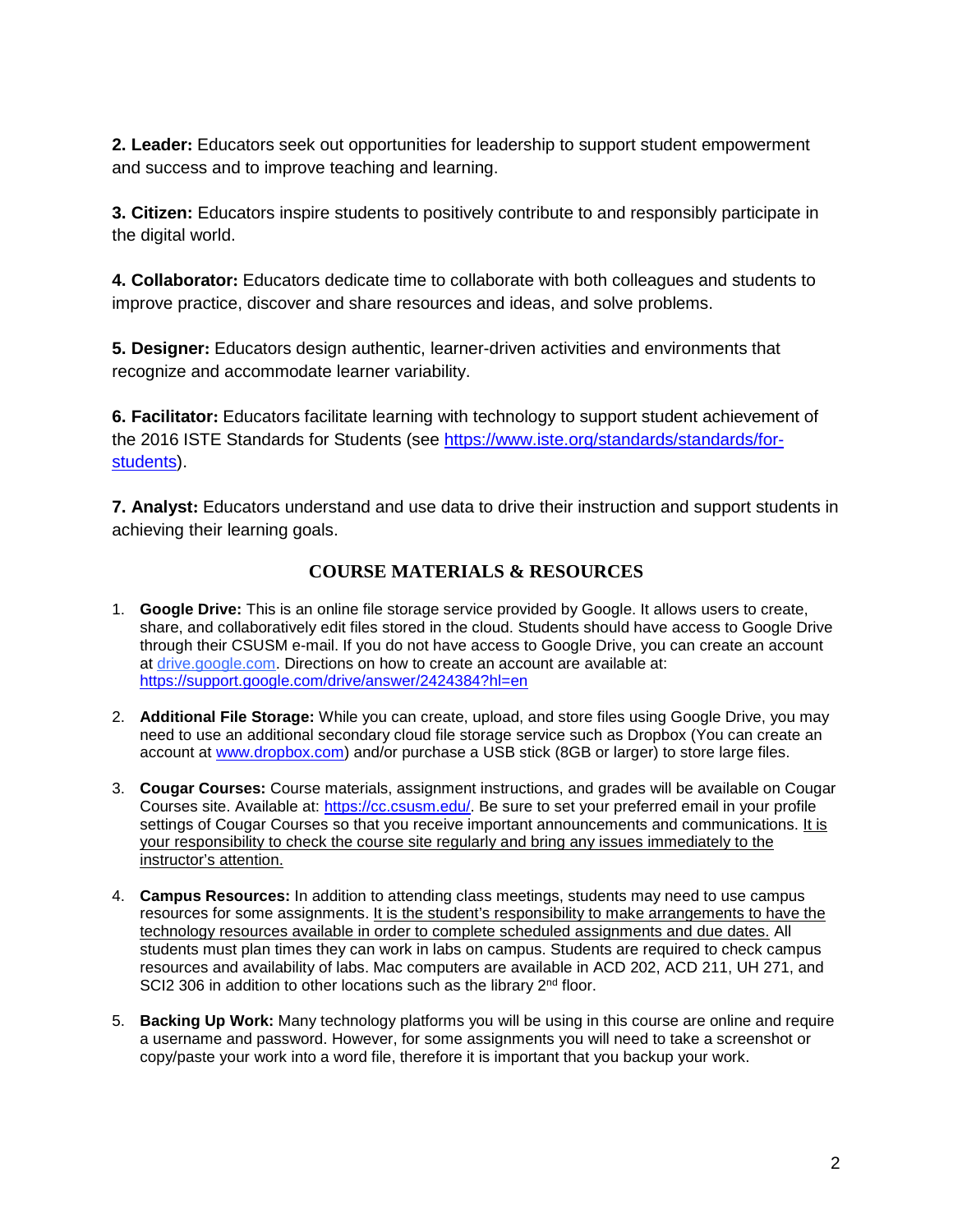6. **Username & Password:** You will be using a variety of online platforms. Avoid creating a new username and password for each platform, instead, use the same username and password for all platforms for you to easily remember.

# **UNIVERSITY AND SCHOOL OF EDUCATION POLICIES**

**Attendance Policy:** Due to the dynamic and interactive nature of courses in the School of Education, all candidates are expected to attend all classes and participate actively. At a minimum, teacher candidates must attend more than 80% of class time, or s/he may not receive a passing grade for the course at the discretion of the instructor. Individual instructors may adopt more stringent attendance requirements. Should the candidate have extenuating circumstances, s/he should contact the instructor as soon as possible.

**Professional Dispositions:** The California State University San Marcos School of Education fosters the development of the following professional dispositions among teacher candidates:

- *Social Justice and Equity*: Candidates appreciate the languages, communities, and experiences learners bring to the classroom. Candidates advocate for and support marginalized communities and individuals.
- *Collaboration*: Candidates learn and practice the skills of collaboration in their coursework and use them in their professional interactions with students, colleagues, parents, caregivers and those in the wider community.
- *Critical Thinking*: Candidates analyze various professional contexts, resulting in more informed decision-making about professional practice.
- *Professional Ethics*: Candidates learn to make and act on well-reasoned, principled judgments.
- *Reflective Teaching and Learning*: Candidates critically review their professional practice and the impact it has on student success.
- *Life-Long Learning*: Candidates are committed to actively seeking new knowledge, skills and experiences throughout their career.

**Academic Honesty Policy:** Students are expected to adhere to standards of academic honesty and integrity, as outlined in the Student Academic Honesty Policy. All written work and oral presentation assignments must be original work. All ideas/materials that are borrowed from other sources must have appropriate references to the original sources including resources found online. Any quoted material should give credit to the source and be punctuated with quotation marks.

Students are responsible for honest completion of their work including examinations. There will be no tolerance for infractions. If you believe there has been an infraction by someone in the class, please bring it to the instructor's attention. The instructor reserves the right to discipline any student for academic dishonesty in accordance with the general rules and regulations of the university. Disciplinary action may include the lowering of grades and/or the assignment of a failing grade for an exam, assignment, or the class as a whole.

Incidents of Academic Dishonesty will be reported to the Dean of Students. Sanctions at the University level may include suspension or expulsion from the University.

It is expected that each candidate will do his/her own work, and contribute equally to group projects and processes. Plagiarism or cheating is unacceptable under any circumstances. If you are in doubt about whether your work is paraphrased or plagiarized see the Plagiarism Prevention for Students website **<http://library.csusm.edu/plagiarism/index.html>**. If there are questions about academic honesty, please consult the University catalog.

**Writing Requirement:** The CSUSM writing requirement of 2500 words is met through the completion of course assignments. Therefore, all assignments will be looked at for content, organization, grammar, spelling, and format. If needed, it is suggested that you make an appointment with the Writing Center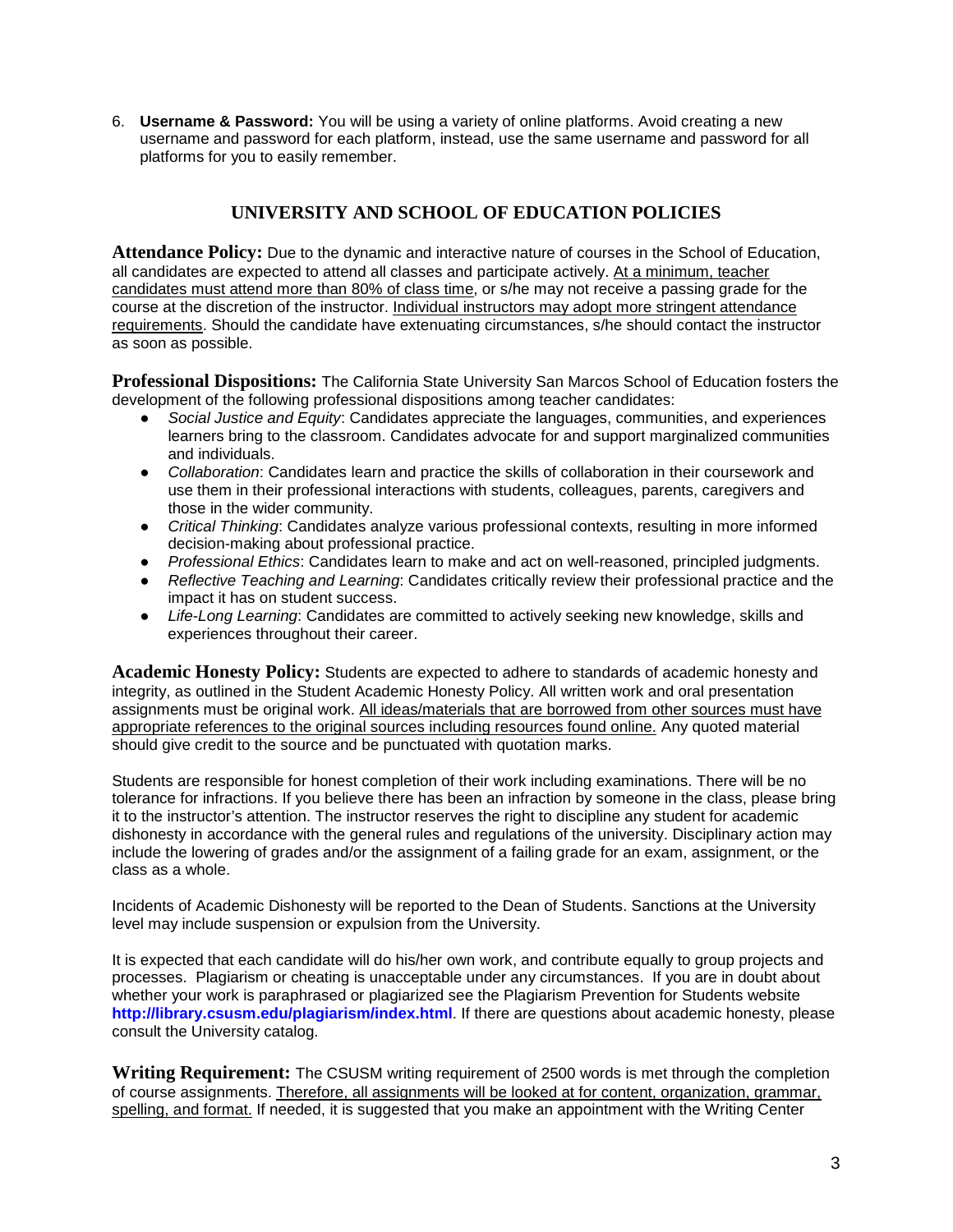[\(http://www.csusm.edu/writing\\_center/\)](http://www.csusm.edu/writing_center/) to seek help with writing skills before submitting your written assignments.

Because it is important for teachers to be able to effectively communicate their ideas to students, parents, colleagues, and administrators, writing that is original, clear and error-free is a priority for the School of Education.

**Students with Disabilities Requiring Reasonable Accommodations:** Candidates with disabilities who require reasonable accommodations must be approved for services by providing appropriate and recent documentation to the Office of Disability Support Services (DSS). This office is located in Craven Hall 4300, and can be contacted by phone at (760) 750-4905, or TTY (760) 750-4909. Candidates authorized by DSS to receive reasonable accommodations should meet with their instructor during office hours or, in order to ensure confidentiality, in a more private setting.

# **COURSE EXPECTATIONS**

**Professional Demeanor:** It is expected that students will conduct themselves as professional adults who show respect to others, bring a positive attitude, and demonstrate productive engagement with people, process, and tasks to be completed. Professional demeanor includes, but not limited to, meeting the following expectations:

- 1. Arriving to all class meetings and school sites **on time**. Emailing the instructor when you are unable to attend class meetings or when you will be late. If you come late to class more than twice in the semester, you will be considered absent. Consistently being late to class will not be tolerated. You cannot be late to the school site.
- 1. Submitting required assignments **on time**. When you are unable to complete an assignment and need more time, e-mail the instructor and explain the reasons for requesting an extension, and provide a projected timeline for successful completion of the assignment.
- 2. Approaching problems with a disposition to find solutions rather than feeling helplessness or hopelessness when facing a challenge or difficulty. This applies to the learning and teaching of different technologies and other class and field work related issues.
- 3. Working respectfully and productively with peers, the instructor, children, and school site staff at all times.
- 4. Contributing to and being part of a supportive and collaborative teaching and learning environment. This includes helping classmates with technical and/or content issues, interacting with your peers, selecting one or two class "buddies" to ensure that you receive information and handouts if you miss a class, and help you keep track of the course assignments, upcoming tasks, and deadlines.

**Electronic Communication:** My goal is to respond to your e-mails as soon as possible. However, I have other job responsibilities and family obligations. While it is my intention to respond to all received emails in a timely manner, it might take up to 24 hours to respond to your e-mail.

**Online Etiquette:** Please keep in mind that electronic communication is a very specific form of communication, with its own nuances and etiquette. For instance, electronic messages sent with no title or greetings, in all upper case (or lower case) letters, major typos, or slang, often communicate more than the sender originally intended. With that said, please be mindful of all e-mail and online discussion messages you send to your colleagues, to faculty members in the School of Education, or to persons within the greater educational community. All electronic messages should be crafted with professionalism and care. Things to consider:

● Would I say in person what this electronic message specifically says?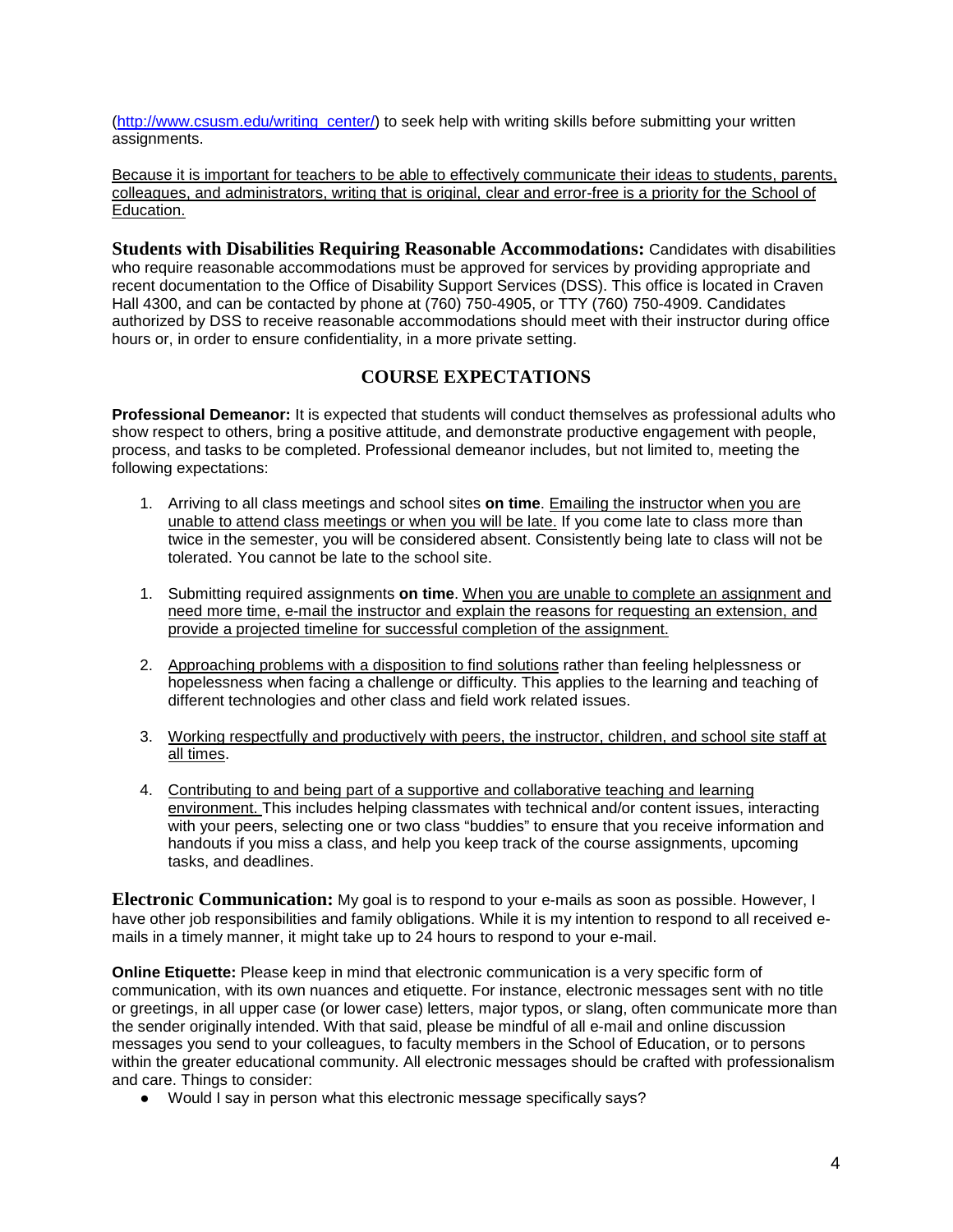- How could this message be misconstrued?
- Does this message represent my highest self?
- Am I sending this electronic message to avoid a face-to-face conversation?

In addition, if there is ever a concern with an electronic message sent to you, please talk with the author in person to correct any confusion. Be aware that messages sent within an online context may be open to misinterpretation. When concerned, meanings should be verified to clarify sender's intent.

## **COURSE ACTIVITIES**

## **IN CLASS MEETINGS**

The course meets on Fridays between 9:30AM-12:20PM. Students are expected to attend each weekly session prepared to actively participate in a hands-on, workshop style class session. Starting week 4, students will learn and practice STEM/STEAM activities and discuss key concepts related to design thinking and teaching STEM/STEAM during class meetings. The course is structured such that students will practice in class what they are expected to do with children at their field experience sites.

**Noticings and Wonderings:** Each week we complete a design challenge in class, you will record what you notice and wonder on the provided template. The noticings and wonderings will be used to support you in developing important problem-solving skills to be successful with open ended tasks such as the design challenges. Following each design challenge, you will share your noticings and wonderings with the class to begin a reflective conversation about your learning. This activity will support you learning the activities and your Social Media Shares Assignment (see details below).

## **FIELD EXPERIENCE**

As part of the course, students will implement the STEM activities they learned in class with children (grades 4 through 8) at a school site. The field experience will take place between 3:00PM-5:30PM on Mondays, Tuesdays, Wednesdays, or Thursdays. Students will work in groups of four to five throughout the semester and will be assigned to one school site. Each after school session, EDUC422 students will take a different role within their groups. Students must be prepared to budget for travel expenses. Using a messaging and phone app (e.g. WhatsApp, GoogleTalk, etc.) is recommendated for coordination and communication among group members. Carpooling is strongly encouraged when going to the school site. You will accumulate approximately 15 hours of field experience in this class.

## **COURSE ASSIGNMENTS**

**TB Risk Assessment (must be completed before field experience):** You will make an appointment with a health care provider and have him/her fill out the "Certificate of Completion for Tuberculosis (TB) Risk Assessment Form.You will keep this form for your own records. You will complete the "Tuberculosis (TB) Risk Assessment Confirmation Form" as a confirmation that you have visited a health care provider and that s/he completed the certificate and submit the form as an assignment. You cannot start your field experience without the submission of this form.

**Certificate of Clearance (must be completed before field experience):** You will apply and obtain a certificate of clearance through the California Commission on Teacher Credentialing (CTC) website. The certificate will be posted in your online account. You will submit a digital copy of the certificate as an assignment. You cannot start your field experience without the submission of the certificate.

**CITI Training (must be completed before field experience):** As part of your field experience, you will take on the role of a teacher-researcher, collecting data (information) about children's STEM/STEAM learning through observations and document in the form of field notes. You will complete the CITI (Collective Institutional Training Initiative) and receive a certificate upon completing the appropriate modules and submit a digital copy of the certificate as an assignment. The modules will provide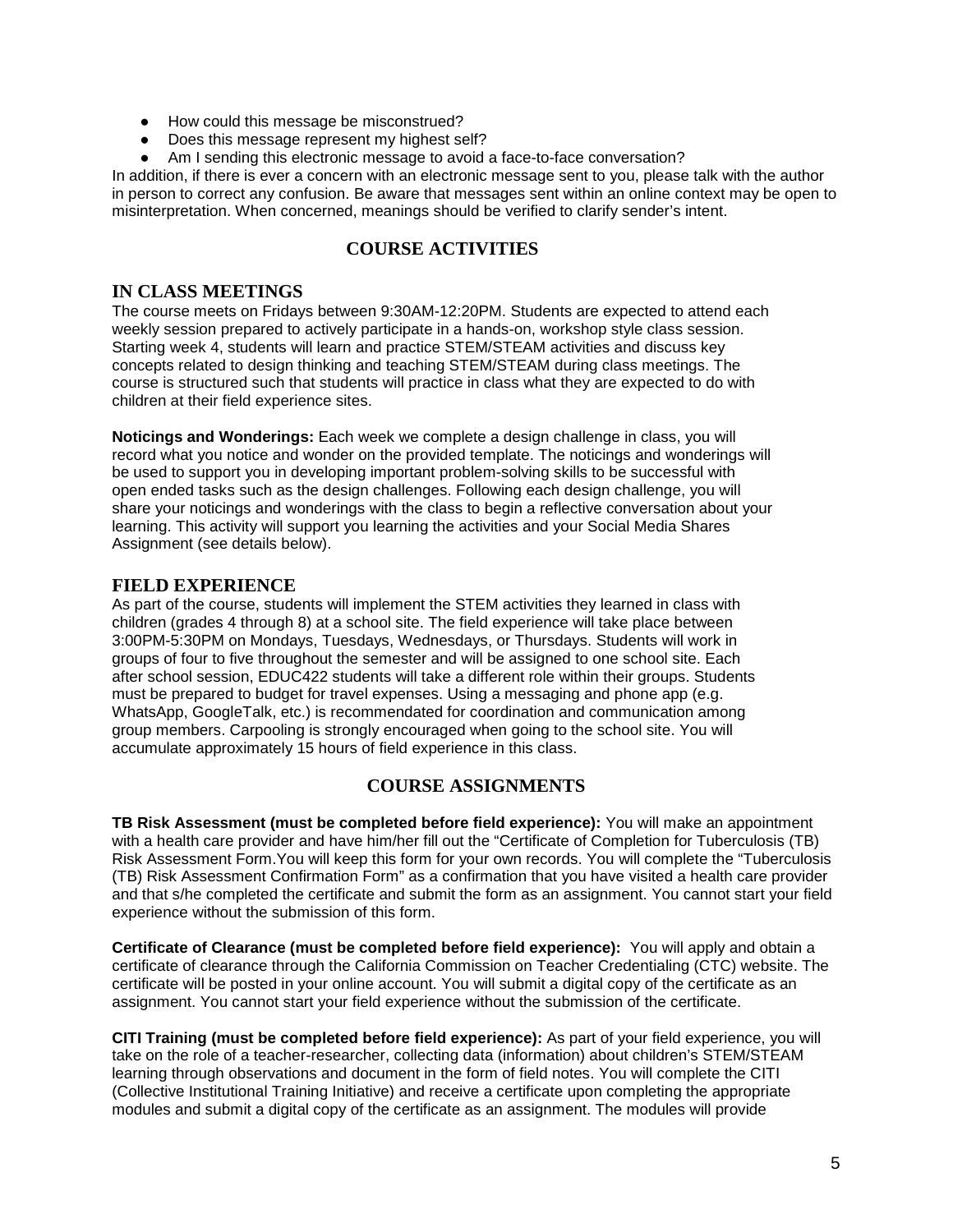information about procedures and guidelines that must be followed when doing research in educational settings with children. You cannot start your field experience without the submission of the certificate.

**Field Notes:** At the end of each afterschool session with children, students will submit field notes that document what happened during the session and their reflections about the session. Each field note entry will be at least 1000 words and will include photos from the site. **The photos must be unidentifiable, meaning you can only take photos of children at an angle where children's faces cannot be recognized (e.g. behind their head).** Further, in your field notes you must only use children's first name and the first letter of their last name.

**Social Media Shares:** Social media has become a powerful tool for educators and students to share ideas, collaborate on projects, build learning communities, and network. For this assignment, you will create a Twitter account and tweet one big "takeaway" from the face-to-face class session during the weeks when we are doing the design challenges in class.

**Create Your Own Lesson:** Students will work in groups to create a lesson (i.e. design challenge) that integrates and emphasizes technology. Students will identify the content standards that are met with the design challenge and the grade level(s) that are targeted. The lesson plan will include an **assessment plan** and tool to capture children's learning before, during, and after the lesson. Additionally, you will put together a short presentation of your lesson.

**Instructional Video:** Based on the lesson you created, you will put together an instructional video (at least 3 minutes long) and share it using social media so that other teachers can implement the lesson in their own classrooms. You will create storyboard, use digital camera, do screen casting, edit video files, and upload their video and publically share it on YouTube or Vimeo.

**Teaching, Learning, and Technology Portfolio:** You will put together a personal website as a means to document your work, showcase your learning, and things you have created as a future educator. Your portfolio (i.e. website) must include: (1) your lesson plan, assessment tool, and presentation (2) your photo and bio, (3) your instructional video, (4) a narrative about how you met at least two ISTE standards, and (5) a written plan for how you will integrate STEAM powered by Maker Education in your future classroom.

#### **All assignments are due by 23:55 pm on the due date. Note that Field Notes are due within 48 hours of field experience by 23:55pm. More information on each assignment can be found on Cougar Course Site.**

## **GRADING**

It is expected that work will be turned in on time and course expectations will be met. Please discuss individual issues with the instructor promptly if extraordinary circumstances prohibit you from turning in assignments on time, going to the school sites, or participate in course activities. Points will be deducted if assignments are submitted late (10% penalty per day late) **except for the field notes assignment. If you submit** 

| nit your field notes past 48hours mark, you will receive no credit. |              |
|---------------------------------------------------------------------|--------------|
| $94 - 100$ A                                                        | $90 - 93$ A- |
| $87 - 89B +$                                                        | $84 - 86 B$  |
| $80 - 83 B$                                                         | $77 - 79$ C+ |
| 74 – 76 C                                                           | $70 - 73$ C- |
| $60 - 69$ D                                                         | Below 60 F   |
|                                                                     |              |

You are responsible to track your grades and progress in the course by logging in Cougar Course.

**Attendance Policy:** Attendance will be taken each class. 10 points will be deducted from your overall grade if you miss the class more than 2 times during the semester. **However, note that during the seven week where we do design challenges in class, you cannot miss the class session because**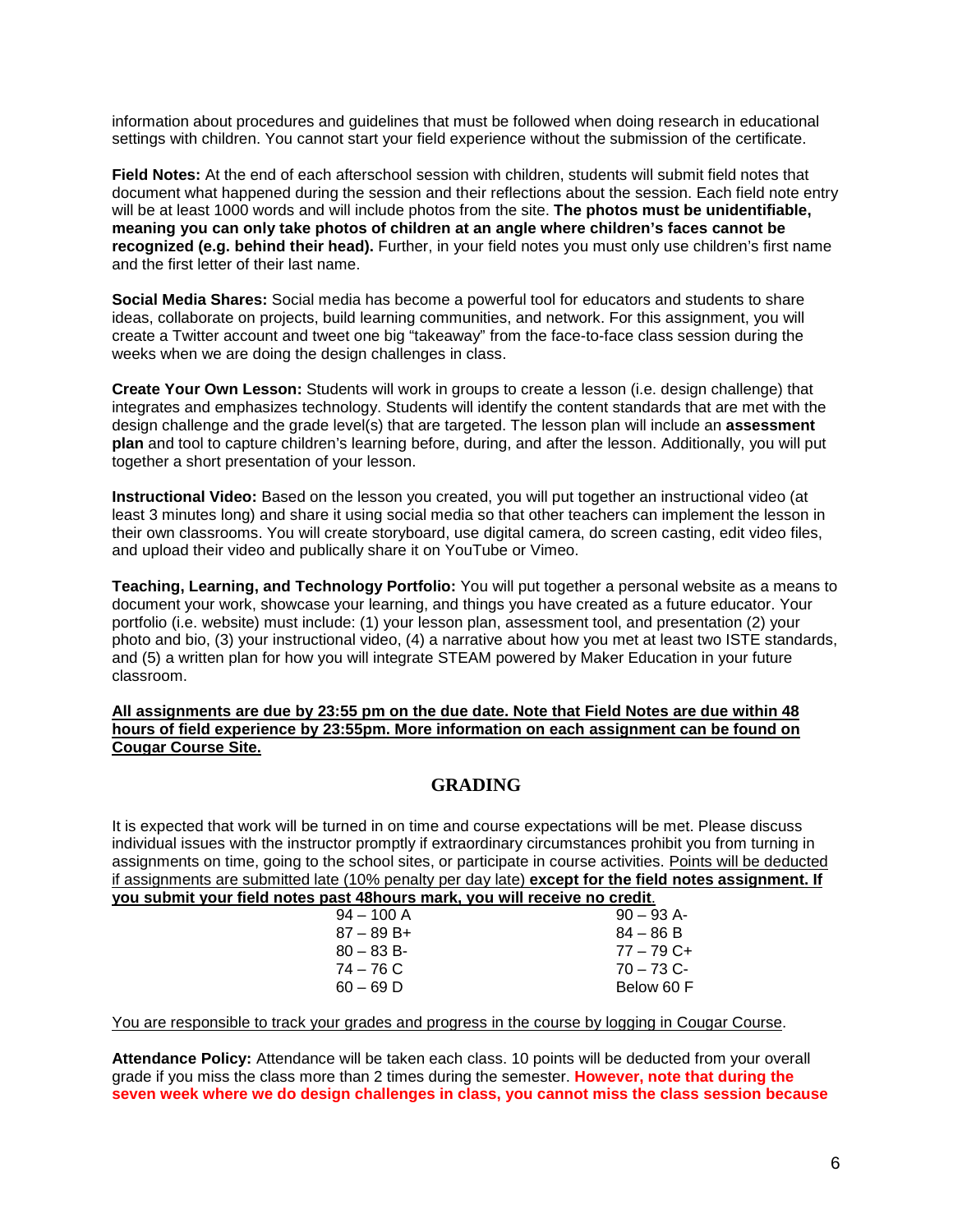**there will be no make-up. If you miss in-class session, you will not be allowed to go to the school site that week. Note that there is also no make-up for missing a session at the school site. You will fail the class if you do not meet the field experience hours.** 

| Failure to complete this course with a grade of C+ or better will prohibit a teacher candidate from entering |  |  |  |  |  |
|--------------------------------------------------------------------------------------------------------------|--|--|--|--|--|
| a teaching credential program.                                                                               |  |  |  |  |  |

| <b>Assignments</b>                                                                                                                                                                        | <b>Points</b> | Percentage |
|-------------------------------------------------------------------------------------------------------------------------------------------------------------------------------------------|---------------|------------|
| <b>CITI Training</b>                                                                                                                                                                      | 10            | 3.3%       |
| <b>TB Risk Assessment</b>                                                                                                                                                                 | 10            | 3.3%       |
| <b>Certificate of Clearance</b>                                                                                                                                                           | 10            | 3.3%       |
| <b>Field Notes</b><br>$(10 \text{ points x } 7)$                                                                                                                                          | 70            | 23%        |
| <b>Social Media Shares</b><br>$(8 \text{ points } x 7)$                                                                                                                                   | 56            | 23%        |
| <b>Create Your Own Design</b><br><b>Challenge:</b><br>Lesson Plan (20 points)<br>1.<br>Assessment Plan and Tool (10)<br>$\overline{2}$ .<br>points<br>Short Presentation (20 points<br>3. | 50            | 13.5%      |
| <b>Instructional Video:</b><br>Storyboarding (20 points)<br>1.<br>Final Video (40 points)<br>2.                                                                                           | 60            | 20%        |
| <b>Teaching, Learning, and</b><br><b>Technology Portfolio</b>                                                                                                                             | 30            | 10%        |
| <b>Total:</b>                                                                                                                                                                             | 310           | 100%       |

# **COURSE SCHEDULE**

Please note that modifications may occur at the discretion of the instructor and based on coordination with the school sites. Any changes to assignments and activity schedule will be announced in class OR students will be notified via e-mail through the course announcements in Cougar Courses. To successfully complete this course, *all assignments must be completed* at an acceptable level noted on assignment directions. **All assignments are due by 23:55 pm on the due date**. **Field Notes are due within 48 hours of field experience by 23:55pm**

| Week | Date     | <b>Topics</b>                                                                                                                    | <b>Due Dates</b>                                                                             |
|------|----------|----------------------------------------------------------------------------------------------------------------------------------|----------------------------------------------------------------------------------------------|
|      | Aug. 30  | <b>Introductions</b><br><b>Course Overview</b><br>Assigning Up for School Sites                                                  |                                                                                              |
|      | Sept. 6  | <b>Maker Education</b><br>Design Thinking<br>What is STEAM & STEM Education?                                                     |                                                                                              |
|      | Sept. 13 | <b>Classroom Management</b><br>Facilitating Afterschool STEAM/STEM Activities<br>Teachers as Researchers & Observer-Participants | <b>TB Risk Assessment,</b><br><b>Certificate of Clearance, &amp;</b><br><b>CITI Training</b> |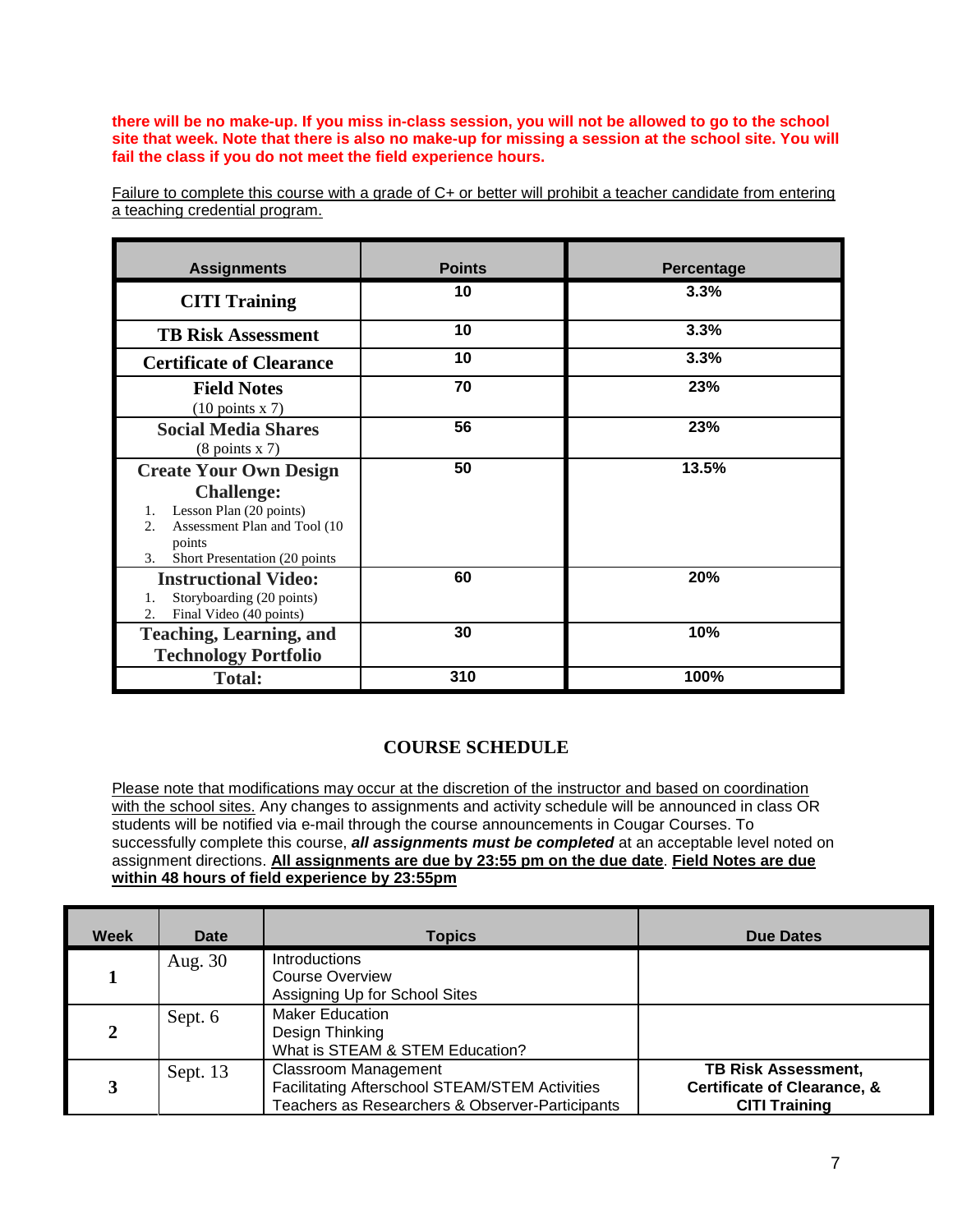|                         |                                | <b>Taking Effective Field Notes</b>                                                                                                                    | Assignment:<br>Due Friday, September 13                                                                |
|-------------------------|--------------------------------|--------------------------------------------------------------------------------------------------------------------------------------------------------|--------------------------------------------------------------------------------------------------------|
| $\overline{\mathbf{4}}$ | Sept. 20                       | Practice Design Challenge 1                                                                                                                            | Tweet #1                                                                                               |
| 5                       | Sept. 23-26<br>Sept. 27        | <b>Field Experience:</b><br>Implement Design Challenge 1 at the school site<br><b>Field Experience Debrief</b><br>Practice Design Challenge 2          | <b>Field Notes Assignment:</b><br>Field Note Entry #1<br>Due within 48 hours of site visit<br>Tweet #2 |
| 6                       | Sept. 30 -<br>Oct. 3<br>Oct. 4 | <b>Field Experience:</b><br>Implement Design Challenge 2 at the school site<br><b>Field Experience Debrief</b><br>Practice Design Challenge 3          | <b>Field Notes Assignment:</b><br>Field Note Entry #2<br>Due within 48 hours of site visit<br>Tweet #3 |
| 7                       | Oct. 7-10<br>Oct. 11           | <b>Field Experience:</b><br>Implement Design Challenge 3 at the school site<br><b>Field Experience Debrief</b><br>Practice Design Challenge 4          | <b>Field Notes Assignment:</b><br>Field Note Entry #3<br>Due within 48 hours of site visit<br>Tweet #4 |
| 8                       | Oct. 14-17<br>Oct. 18          | <b>Field Experience:</b><br>Implement Design Challenge 4 at the school site<br><b>Field Experience Debrief</b><br>Practice Design Challenge 5          | <b>Field Notes Assignment:</b><br>Field Note Entry #4<br>Due within 48 hours of site visit<br>Tweet #5 |
| $\boldsymbol{9}$        | Oct. 21-24<br>Oct. 25          | <b>Field Experience:</b><br>Implement Design Challenge 5 at the school site<br><b>Field Experience Debrief</b><br>Practice Design Challenge 6          | <b>Field Notes Assignment:</b><br>Field Note Entry #5<br>Due within 48 hours of site visit<br>Tweet #6 |
| 10                      | Oct. 28-31<br>Nov. $1$         | <b>Field Experience:</b><br>Implement Design Challenge 6 at the school site<br><b>Field Experience Debrief</b><br>Practice Design Challenge 7          | <b>Field Notes Assignment:</b><br>Field Note Entry #6<br>Due within 48 hours of site visit<br>Tweet #7 |
| 11                      | Nov. 4-7<br>Nov. 8             | <b>Field Experience:</b><br>Implement Design Challenge 7 at the school site<br>A Holistic Reflection on the Field Experience<br>Create Your Own Lesson | <b>Field Notes Assignment:</b><br>Field Note Entry #7<br>Due within 48 hours of site visit             |
| 12                      | Nov. 15                        | Storyboarding the Instructional Video                                                                                                                  | <b>Create Your Own Lesson Assignment:</b><br>Due Thursday, November 14                                 |
| 13                      | Nov. 22                        | Shooting the Instructional Video                                                                                                                       | <b>Instructional Video Assignment:</b><br>Storyboard<br>Due Thursday, November 21                      |
| 14                      | Nov. 29                        | Thanksgiving. No class meeting.                                                                                                                        |                                                                                                        |
| 15                      | Dec. $6$                       | Editing & Publishing the Instructional Video                                                                                                           | <b>Instructional Video Assignment:</b><br>The Actual Video<br>Due Thursday, December 5                 |